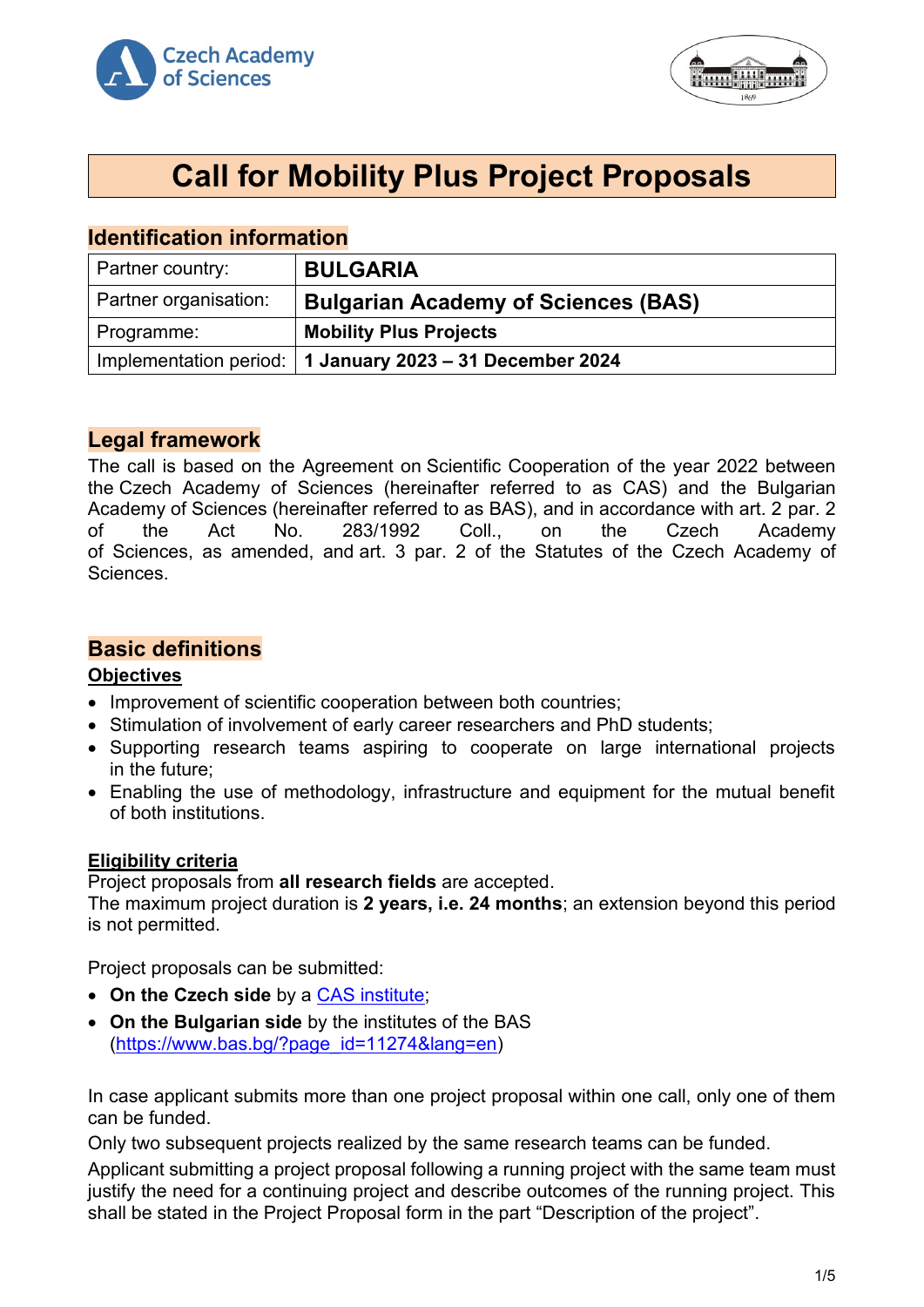



## **Research team**

Research team consists of:

- One principal investigator (senior or junior researcher);
- One or more co-investigators.

Research team members are divided into four categories:

- Senior researchers (8 or more years after receiving PhD at the time of submission of the project proposal);
- Junior researchers postdocs (less than 8 years after receiving PhD at the time of submission of the project proposal);
- PhD students:
- Others (e.g. undergraduate students, engineers, technicians).

## **On the Czech side:**

- All members must be employees of the CAS institutes.
- Out of the whole team, at least 1/3 must be junior researchers or PhD students.

## **On the Bulgarian side:**

- Project leaders must be employees of the BAS institutes and must hold an academic position.
- There should be junior researchers, PhD students or post-docs in the research team.

# **Financial conditions**

Financial contributions must be calculated and provided in compliance with the valid national legislation and internal regulations of the partner organisations.

**Up to 10 (ten)** two-year mobility projects shall be selected for funding.

# **On the Czech side<sup>1</sup> :**

- Financial contribution shall be provided by the CAS towards the costs of the Czech research team.
- The maximum financial contribution shall be **CZK 70,000** per mobility project per year.
- Eligible costs:
	- **Mobility costs** (travel and living expenses);
	- **Research costs** directly related to the project implementation (consumables, services, small equipment, and networking – workshops, conferences etc.).
- Min. 50 % of the requested financial contribution shall be used to cover mobility costs and shall be maintained on the project level as well as yearly.
- Non-eligible costs: personnel, large equipment (exceeding CZK 80,000), overheads.
- The course of project implementation will be monitored through annual and final reports including use of financial means, justification of costs and possible transfers between categories.

 $1$  Information updated 21/04/2022 due to the typing error.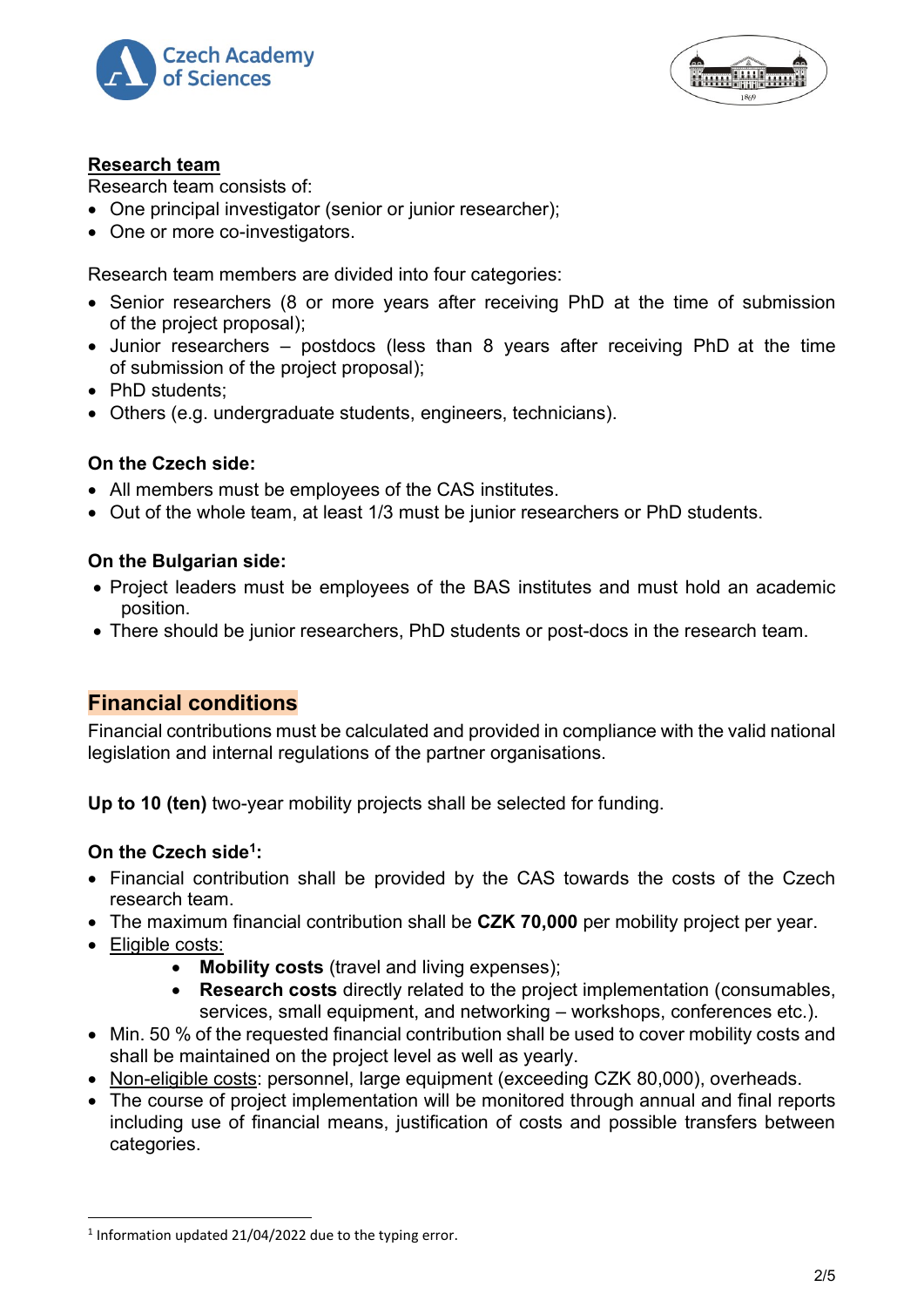



# **On the Bulgarian side (for information only):**

- Financial contribution shall be provided by the BAS towards the costs of the Bulgarian research team.
- The maximum financial contribution shall be **EUR 1,500** per mobility project per year.
- Financial contribution shall be used to cover mobility and research costs: consumables, services, materials, chemicals.
- Non-eligible costs are: personnel, equipment and overheads.
- There are no eligible indirect costs.
- Transferring financial contributions between these two categories is allowed up to 20% of the grant amount.
- The course of project implementation will be monitored through annual and final reports including the use of financial means, justification of costs, and possible transfers between categories.

# **Project proposal submission**

Project proposals must be submitted in parallel to both partner organisations.

# **On the Czech side:**

- Project proposals in Czech or English must be complete and submitted within the stated deadline exclusively via the "KIS" online application.
- The applicant is requested to register in the KIS application using the following link <https://kis.avcr.cz/kis2/oms/register> and fill in a project proposal. After finishing the proposal, the applicant shall forward it through his KIS account to the Director of the respective CAS Institute for approval. The Director shall approve the proposal by submitting the project proposal to OMS KAV ČR (Division of International Cooperation, Head Office of the CAS) via his KIS account. **Bear in mind that all project proposals must be submitted by the CAS Institute Directors by 12 June 2022.**
- Proposals submitted in any other way may be rejected on formal grounds.

By submitting project proposal, the applicant:

- Agrees to processing of personal data contained in the project proposal pursuant to the relevant Czech legislation;
- Declares that the information he/she stated is accurate, true and complete and that he/she is aware that if otherwise they will face all the legal consequences;
- Declares that, if approved, he/she will during the realization of the project follow:
	- The Code of Ethics for Researchers of [the Czech Academy of Sciences;](https://www.avcr.cz/en/about-us/legal-regulations/code-of-ethics-for-researchers-of-the-czech-academy-of-sciences/)
	- [The European Code of Conduct for Research Integrity;](http://www.allea.org/wp-content/uploads/2017/05/ALLEA-European-Code-of-Conduct-for-Research-Integrity-2017.pdf)

# **On the Bulgarian side**:

- Project proposals in Bulgarian and English must be completed and submitted within the stated deadline.
- Project proposals are sent to the International Affairs Department and electronically to [tchouprenska@cu.ba.bg](mailto:tchouprenska@cu.ba.bg)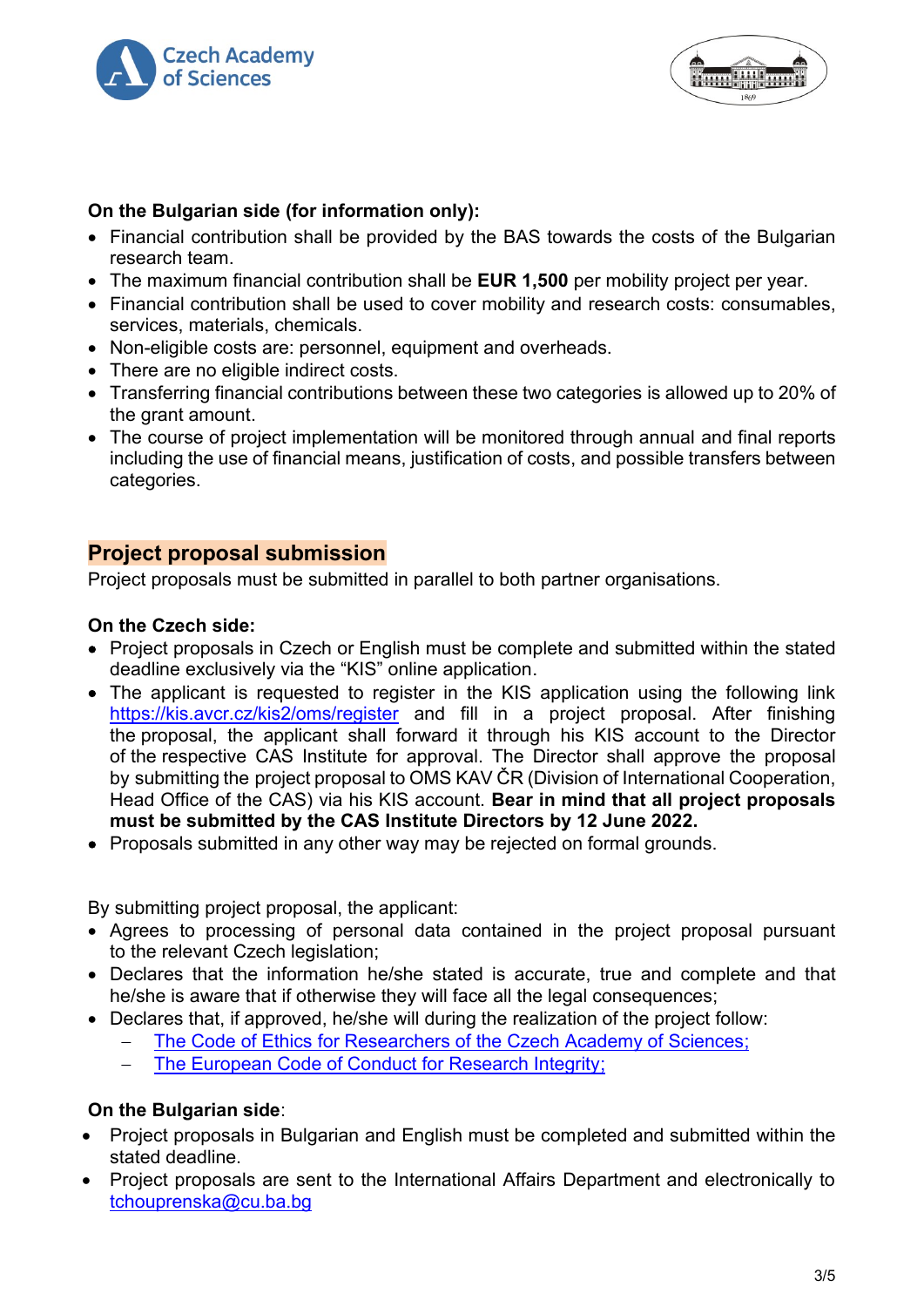



## **Evaluation and Selection**

Consists of a two-step process:

- At the national level, each partner organisation evaluates submitted proposals based on its internal rules and prepares a ranking list.
- At the international level, both partner organisations exchange their ranking lists, merge them, negotiate the final ranking and approve the proposals selected for funding. Total number of projects approved for funding is dependent on the financial possibilities of both partner organizations.

#### **Criteria for evaluation of project proposals**

- **Scientific and formal quality:** 
	- Quality of project implementation (concept, approach, methodology, time schedule, outcomes);
	- State-of-the-art;
	- Innovation potential and perspective to broaden knowledge;
	- Expected mutual benefits for both research institutes;
	- Potential of project results and its possible outreach.
- **Quality of research teams:**
	- Justification of collaboration needs;
	- Competence and qualification of research team members;
	- Level of involvement of junior researchers and PhD students;
	- Research teams' complementarity;
	- Previous cooperation.
- **Appropriate project budget:**

#### **Evaluation of the final report**

The project results and outputs will be evaluated. For definition of results see the [Methodology for Evaluating Research Organisations and R&D&I Purpose-tied Aid](https://www.vyzkum.cz/FrontClanek.aspx?idsekce=799796)  [Programmes \(2017+\).](https://www.vyzkum.cz/FrontClanek.aspx?idsekce=799796)

#### **Schedule**

#### **14 April 2022 (CAS) Announcement of the call for project proposals**

14 April 2022 (BAS) **12 June 2022 (CAS)** 13 June 2022 (BAS)

# **Deadline for submission of project proposals**

Sept./Oct. 2022 Completion of the assessment at the national level November 2022 Completion of the joint assessment at the international level Nov./Dec.2022 Approval of the final results by both partner organisations **December 2022 Announcement of results**

**!Please be aware that the date of the call announcement and of the deadline for project submission might differ on the Bulgarian SIDE! Czech/Bulgarian principal**